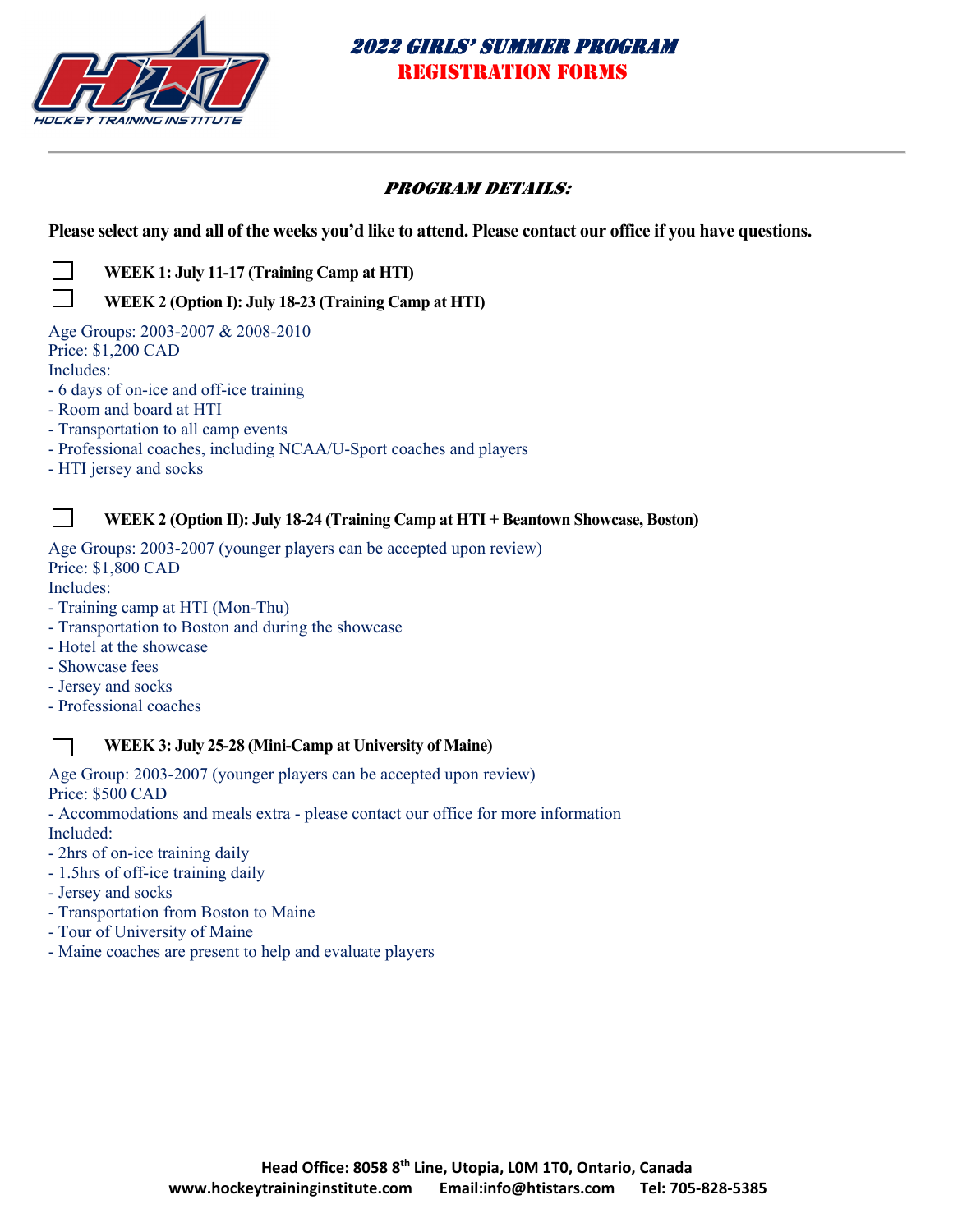



#### PLAYER INFORMATION:

|                                                                                                                                                                                                                                | PLAYER'S NAME: NAME:                                                                                                                                                                                                                 |  |  |
|--------------------------------------------------------------------------------------------------------------------------------------------------------------------------------------------------------------------------------|--------------------------------------------------------------------------------------------------------------------------------------------------------------------------------------------------------------------------------------|--|--|
|                                                                                                                                                                                                                                |                                                                                                                                                                                                                                      |  |  |
| ADDRESS: New York Contract the Contract of the Contract of the Contract of the Contract of the Contract of the Contract of the Contract of the Contract of the Contract of the Contract of the Contract of the Contract of the |                                                                                                                                                                                                                                      |  |  |
|                                                                                                                                                                                                                                | PHONE: PHONE: PHONE: PHONE: PHONE: PHONE: PHONE: PHONE: PHONE: PHONE: PHONE: PHONE: PHONE: PHONE: PHONE: PHONE                                                                                                                       |  |  |
|                                                                                                                                                                                                                                |                                                                                                                                                                                                                                      |  |  |
|                                                                                                                                                                                                                                | PHONE: EMAIL: EMAIL: EMAIL:                                                                                                                                                                                                          |  |  |
|                                                                                                                                                                                                                                | FATHER: <u>San Andrew School and Charles and Charles and Charles and Charles and Charles and Charles and Charles and Charles and Charles and Charles and Charles and Charles and Charles and Charles and Charles and Charles and</u> |  |  |
|                                                                                                                                                                                                                                | PHONE: EMAIL: EMAIL: EMAIL:                                                                                                                                                                                                          |  |  |
| SHOT: LEFT-RIGHT HEIGHT: WEIGHT:                                                                                                                                                                                               |                                                                                                                                                                                                                                      |  |  |
| <b>POSITION: FORWARD - DEFENSE - GOALIE</b>                                                                                                                                                                                    |                                                                                                                                                                                                                                      |  |  |
| JERSEY SIZE T-SHIRT SIZE                                                                                                                                                                                                       |                                                                                                                                                                                                                                      |  |  |
|                                                                                                                                                                                                                                |                                                                                                                                                                                                                                      |  |  |
|                                                                                                                                                                                                                                |                                                                                                                                                                                                                                      |  |  |
| REQUEST A ROOM MATE (name)                                                                                                                                                                                                     |                                                                                                                                                                                                                                      |  |  |

#### TO REGISTER:

.

**Please fill out these forms in their entirety and submit them to our office via mail or email to jfeldman@htistars.com**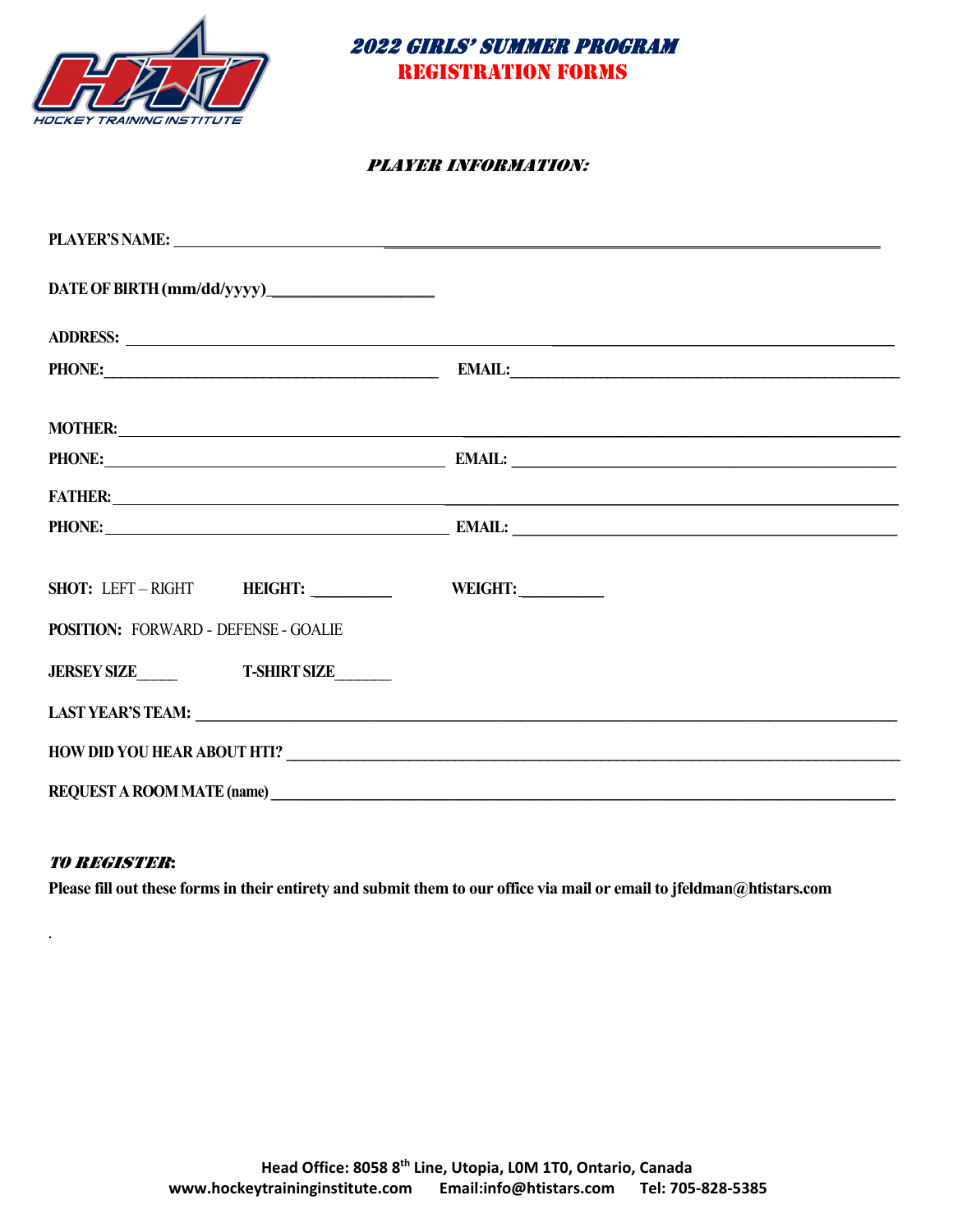

### REGISTRATION POLICIES

### PAYMENT OPTIONS:

Payments accepted in form of PayPal, E-Transfer, Credit Card, Cheque, Money Order or Wire Transfer.

- - Cheques or money orders should be made out to Hockey Training Institute and mailed to the address listed at the bottom of this form.
- PayPal Payments can be sent to **jfeldman@htistars.com** (Please send PayPal payments as 'Family and Friends' to avoid extra fees)
- -E-Transfers can be sent to **jfeldman@htistars.com**

Full payment must be made prior to the start of the session. Payment plans can be arranged upon request.

### ACCEPTANCE:

Player's acceptance into the program is confirmed only after a payment has been received. A deposit of \$500 USD is required. Full payment has to be made prior to the player's arrival at the camp

### CONDITIONS OF ENROLMENT:

HTI reserves the right to suspend and/or expel a player from the program for any of the following reasons: financial delinquency, falsification of registration information, or failure to abide by HTI's code of conduct and facility rules and policies. Head instructors have the right to place a player in a group according to his/herskill level.

## CANCELATION POLICY:

If it is necessary for a registrant to cancel, a refund will be granted if cancelled up to 30 days prior to the start of the program, minus \$200 USD administration fee. There are no refunds after 30 days prior to the start of the program.

## DAMAGE DEPOSIT:

Players will be responsible to any damages done to their room. A credit card number on file will be required as a damage deposit charges for the damages will be processed to the credit card.

### TRANSPORTATION:

Pick-ups at the Toronto Pearson International Airport are available upon request. Please indicate on the travel information form if you need transportation from the airport.

## DRIVING IN:

HTI Campus: 8058 8<sup>th</sup> Line, Utopia, Ontario, L0M 1T0 (Canada)

I, the undersigned, have read, and understand the registration policies put forth by HTI.

|             | -----  |
|-------------|--------|
| Player      | .ature |
| .           | - 10   |
| NM          |        |
| $- - - - -$ |        |
|             |        |

Parent's Name **Parent's Signature**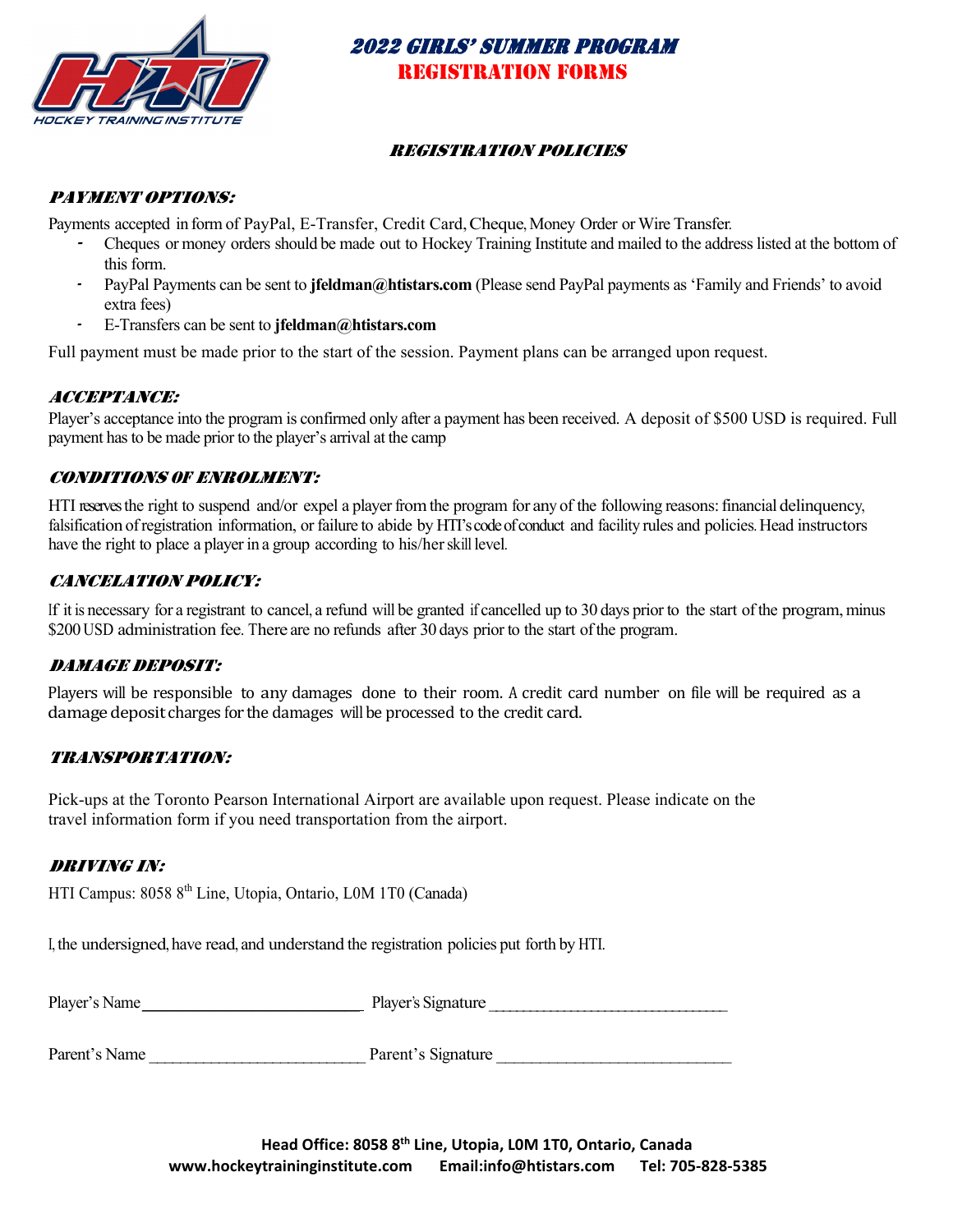

## CODE OF CONDUCT

All student-athletes in the Hockey Training Institute (HTI) program are required to submit to a strict set of guidelines regarding their "code of conduct" while participating in the program. These are as follows:

- Student-athletes will respect the integrity of HTI, its facilities and its staff.
- $\checkmark$  Student-athletes are expected to attend all on-ice and off-ice practices, games, and other team events. Absence from any of these activities must be approved by HTI staff prior to the activity.
- $\checkmark$  Student-athletes must respect all facilities, to use them with care and do their part in keeping them clean.
- $\checkmark$  Student-athletes are responsible to keep their own dorms clean, neat, and tidy.
- $\checkmark$  Student-athletes are required to adhere to curfews as determined by HTI staff and management. These curfews are monitored and will be enforced. Curfew is 11:00pm on Sun-Fri (back in the dorms and quiet) and 12:00am on Saturday. Curfew is subject to change at the discretion of HTI staff.
- $\checkmark$  Student-athletes must understand and acknowledge that association with or use of drugs, alcohol, or tobacco of any kind is not acceptable and will not be tolerated.
- $\checkmark$  Student-athletes and their parents/guardians will be responsible financially for any damages caused to the facilities because of their own behavior or negligence.
- $\checkmark$  Student-athletes must inform staff on duty when leaving the campus and report in when they return. Any outside visitors must be approved by HTI staff, in order for them to enter the campus, and especially any of the buildings.
- $\checkmark$  Student-athletes agree to never practice, condone, defend or permit discrimination on the basis of race, colour, sex, sexual orientation, age, religion or ethnic origin.
- $\checkmark$  Student-athletes shall conduct themselves at all times in a fair and responsible manner. Student-athletes shall refrain from comments or behaviours which are disrespectful, offensive, abusive, racist or sexist. In particular, behaviour which constitutes harassment, abuse, bullying or cyber-bullying will not be tolerated by HTI.
- $\checkmark$  Student-athletes shall not engage in activity or behaviour which endangers the safety of others.

Student-athletes must understand and acknowledge that failure to comply with any of the above rules and guidelines will result in a suspension or expulsion of the offending player(s).

In case a student-athlete is suspended or expelled from the program (HTI) because of that student-athlete breaking the above-mentioned code of conduct rules, HTI will not be obligated to refund any of the student-athlete's tuition fees.

I, Solution 2. agree to abide by all rules and regulations as set out in the HTI Code of Conduct and understand that my failure to comply may result in my suspension or expulsion from the program.

Student-athlete's Name **Example 2** Signature  $\overline{\text{Signature}}$ 

\*Parent/Guardian must also sign, if the student-athlete is under 18 years old.

| Parent/Guardian Name |  |
|----------------------|--|
|----------------------|--|

Signature  $\Box$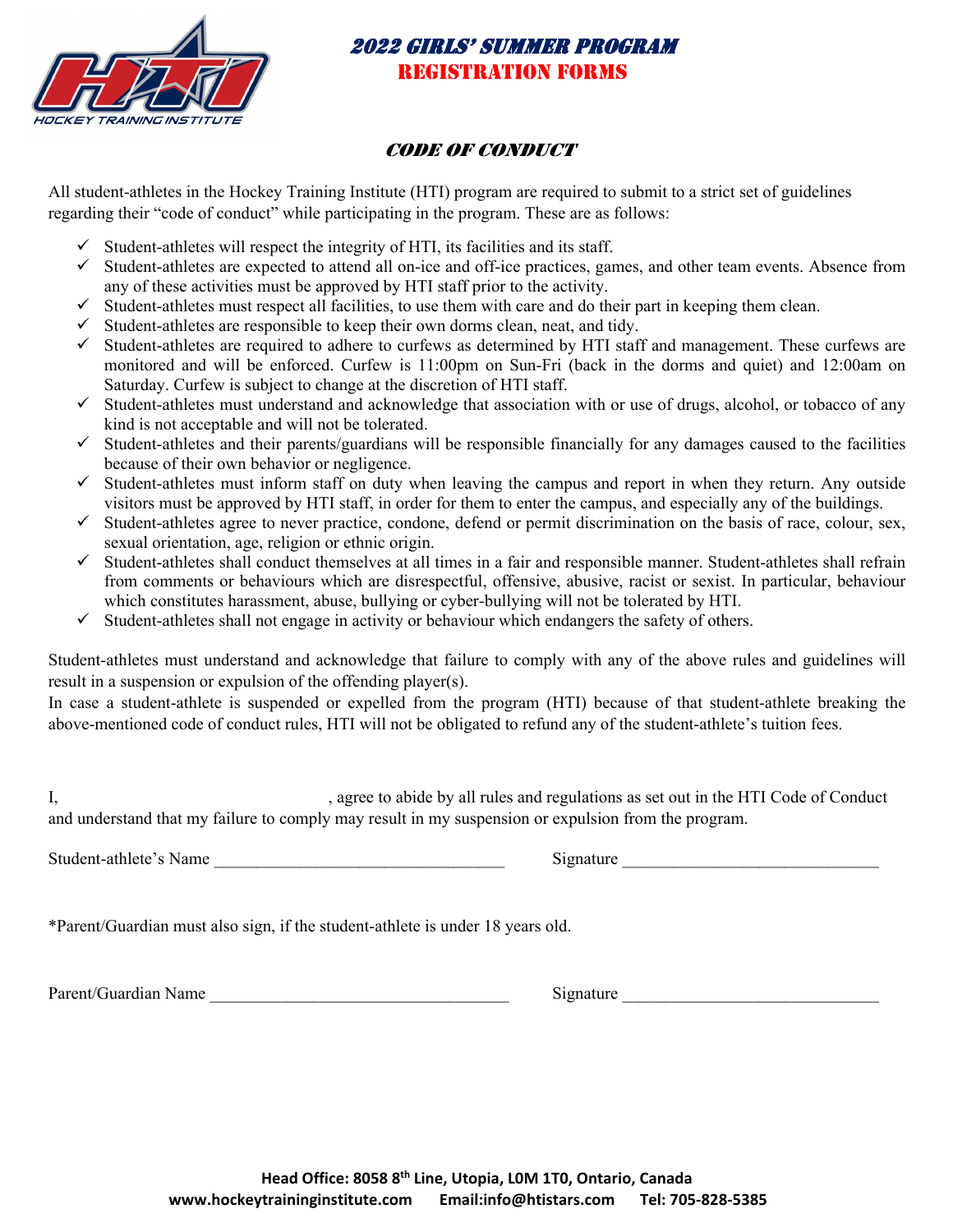

### AMATEUR ATHLETIC WAIVER AND RELEASE OF LIABILITY

Acknowledging that there is great risk involved, including the potential for permanent paralysis and death, with participation in any sport, I agree that Hockey Training Institute (HTI), its agents, servants, employees, and consultants shall not be liable to me for any injury or damage resulting directly or indirectly from any participation in ice skating, ice hockey or other program activities, where incurred on the ice or otherwise in or about the buildings and properties. I further agree that I discharge Hockey Training Institute, its agents, servants, employees and consultants from all actions, claims and demands I may have for any injury or damage.

I understand that my said agreement, release and discharge, shall bind my heirs, legal representatives and assigns and shall inure to the benefit to Hockey Training Institute, its agents, servants, and consultants and their successors and assigns. It is further agreed that Hockey Training Institute does not and shall not be considered to guarantee or warrant such equipment as may be used in the condition of said program.

Hockey Training Institute reserves the right to use any pictures, video or other media taken during the school for advertising and/or instructional purposes. In the event that the player is injured during the operation of the program, permission is given for their transportation as needed to a medical practitioner/facility at my expense. We strongly recommend the all players have a physical examination prior to their participation in the program.

I HAVE READTHIS RELEASE OF LIABILITY AND ASSUMPTION OF RISK AGREEMENT, FULLY UNDERSTAND ITSTERMS, UNDERSTANDTHAT I HAVE GIVEN UP SUBSTANTIAL RIGHTS BY SIGNING IT, AND SIGN IT FREELY AND VOLUNTARILY WITHOUT ANY INDUCEMENT.

| $\Lambda$               |             |  |
|-------------------------|-------------|--|
| Participant's Signature | Print Name  |  |
|                         |             |  |
|                         |             |  |
| X                       |             |  |
| Witness                 | Date Signed |  |
|                         |             |  |

FOR PARTICIPANTS OF MINORITY AGE (Under 18 years of age at the time of registration)

This is to certify that I, as parent/guardian with legal responsibility for this participant, do consent and agree to his release as provided above of all the Releasees, and, for myself, my heirs, assigns, and next of kin, I release and agree to indemnify the Releasees from any and all liabilities incident to my minor child's involvement or participation in their program as provided above.

 $X \sim X$ 

Parent Signature if above is Print Name under 18 years of age

**Head Office: 8058 8th Line, Utopia, L0M 1T0, Ontario, Canada www.hockeytraininginstitute.com Email:info@htistars.com Tel: 705‐828‐5385**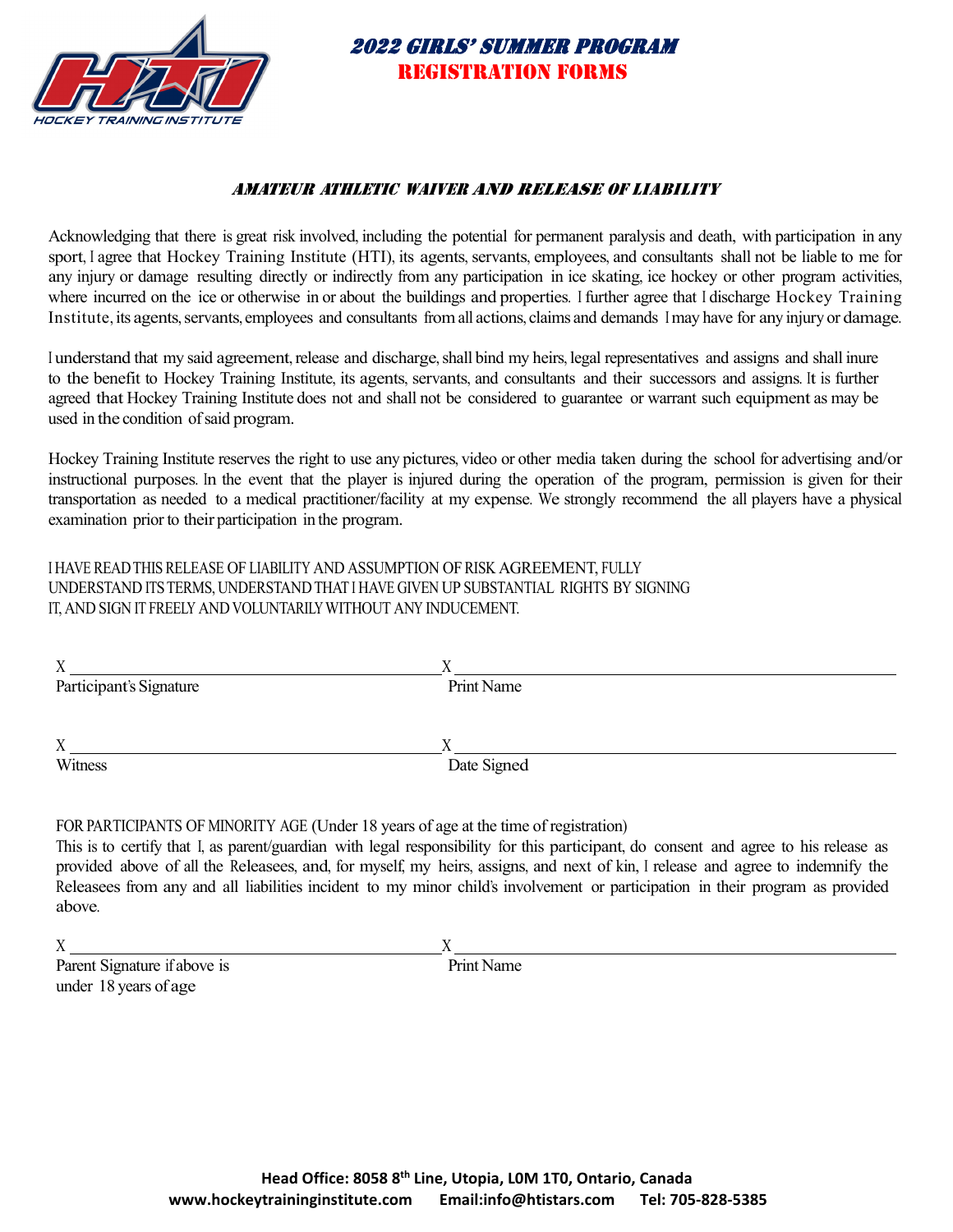

#### HEALTH FORM

*Every player must provide sufficient insurance coverage for the duration of his/her stay in the program. HTI staff can help you make arrangements with obtaining an insurance policy, if you cannot acquire one at home.* 

| Home Address: The Second Second Second Second Second Second Second Second Second Second Second Second Second Second Second Second Second Second Second Second Second Second Second Second Second Second Second Second Second S |                                                                                                                      |
|--------------------------------------------------------------------------------------------------------------------------------------------------------------------------------------------------------------------------------|----------------------------------------------------------------------------------------------------------------------|
|                                                                                                                                                                                                                                |                                                                                                                      |
|                                                                                                                                                                                                                                |                                                                                                                      |
|                                                                                                                                                                                                                                |                                                                                                                      |
|                                                                                                                                                                                                                                | <b>Health Card/Policy #:</b>                                                                                         |
| <b>Emergency Contact</b> (not immediate family)                                                                                                                                                                                |                                                                                                                      |
|                                                                                                                                                                                                                                | <b>Nelationship:</b> Nelationship:                                                                                   |
|                                                                                                                                                                                                                                |                                                                                                                      |
| PERSONAL MEDICAL HISTORY                                                                                                                                                                                                       |                                                                                                                      |
| Are you currently taking any medications?                                                                                                                                                                                      |                                                                                                                      |
| N <sub>0</sub><br><b>Yes</b>                                                                                                                                                                                                   |                                                                                                                      |
|                                                                                                                                                                                                                                | If yes, please describe any details our staff will need to be aware of:                                              |
|                                                                                                                                                                                                                                |                                                                                                                      |
| N <sub>0</sub><br><b>Yes</b>                                                                                                                                                                                                   | Have you any medical condition that could affect your full participation in the program's activities (on or office)? |
|                                                                                                                                                                                                                                | If yes, please give details and discuss the details with the HTI's staff upon your arrival to the program:           |
|                                                                                                                                                                                                                                |                                                                                                                      |
| Do you have any allergies?<br>Yes<br>N <sub>0</sub>                                                                                                                                                                            | If yes, please provide details of allergy, reaction and medical attention required:                                  |
|                                                                                                                                                                                                                                |                                                                                                                      |
|                                                                                                                                                                                                                                |                                                                                                                      |
| Do you have any food restrictions based upon culture or religion?<br>If yes, please list:                                                                                                                                      | N <sub>0</sub><br>Yes                                                                                                |